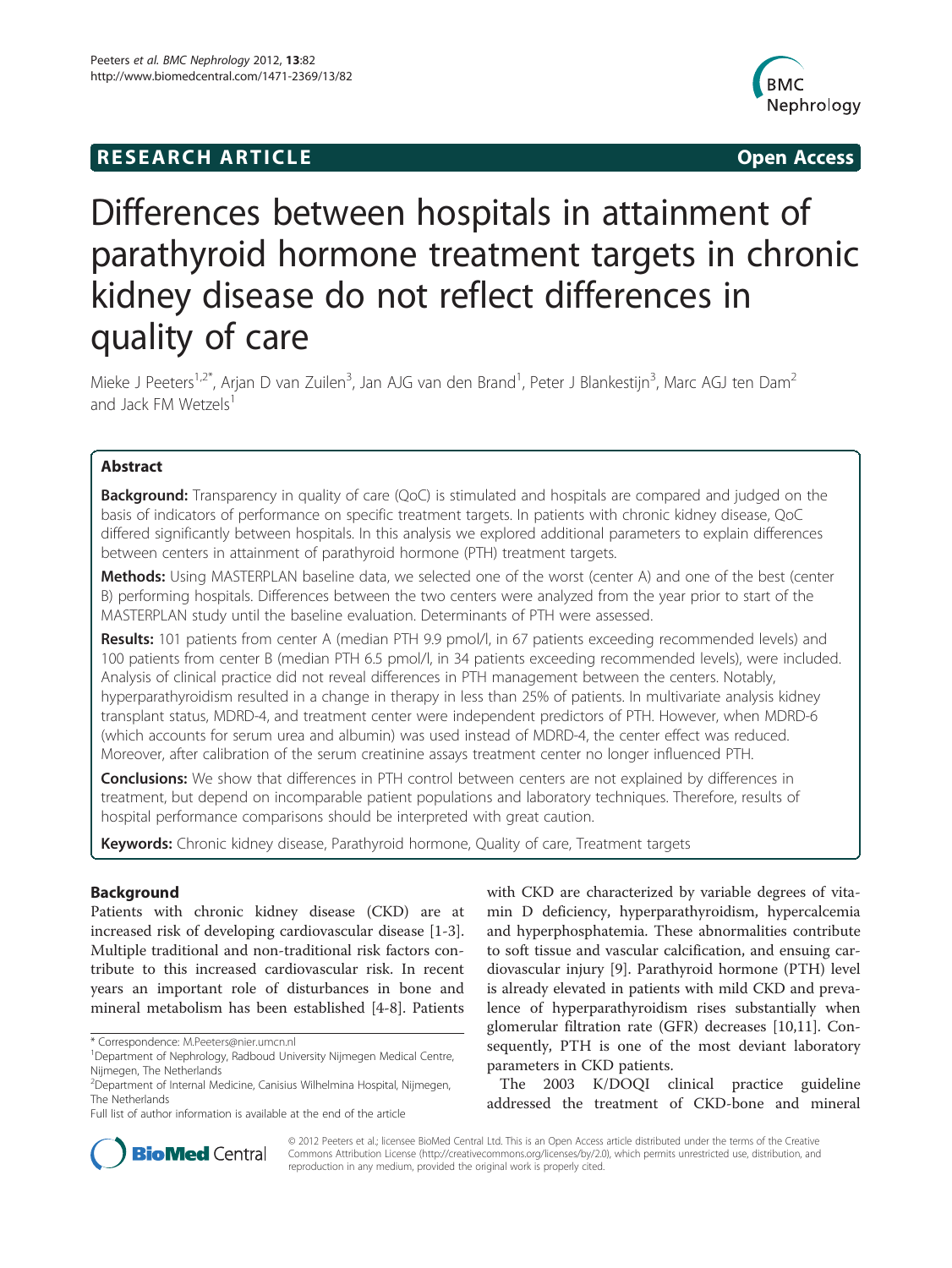disorder and defined treatment targets for calcium, phosphate, and PTH [[12\]](#page-7-0). Newer guidelines with different targets were recently published [[13](#page-7-0)]. Defining treatment goals is only one aspect of quality of care (QoC). Health care authorities, health insurance companies, as well as organizations of health care professionals have introduced benchmarking as a way to compare and improve QoC [[14-16\]](#page-7-0). Treatment centers are asked to provide figures on treatment targets, complication rates, and survival rates. Hospital performance is determined on the basis of these figures.

Nevertheless, implementation of guidelines is rather difficult and treatment goals are often not met [[17-19](#page-7-0)]. We recently showed that in CKD patients QoC, defined as attainment of treatment targets, differed significantly between treatment centers [[20,21](#page-7-0)]. Differences were not explained by available patient characteristics. We hypothesized that detailed comparison of all aspects of treatment in these centers may help to define parameters that are associated with QoC, and eventually improve performance. In the present study, we compared two centers that differed in the attainment of the PTH treatment goal in CKD patients and explored possible explanations.

# Methods

The MASTERPLAN (Multifactorial Approach and Superior Treatment Efficacy in Renal Patients with the Aid of Nurse practitioners) study [Trial registration ISRCTN registry: 73187232] is a randomized controlled trial conducted in nine centers with a nephrology department in The Netherlands, evaluating the added value of nurse practitioner care in reducing cardiovascular events and attenuating kidney function decline in patients with prevalent CKD. Rationale and design have been published elsewhere [[22](#page-7-0),[23](#page-7-0)]. Ethics committee approval was obtained as well as written informed consent of all participants. Between April 2004 and December 2005, patients were enrolled.

We recently analyzed baseline data and evaluated QoC, defined as achievement of treatment goals. We noted significant differences between treatment centers for various treatment goals such as blood pressure, cholesterol, and PTH [[20\]](#page-7-0). In the present study we focused on management of PTH and selected one of the worst (center A) and one of the best (center B) performing hospitals. Study design can be described as a nested case control study (on hospital level).

PTH is one of the quality indicators of the Dutch Federation of Nephrology. It is, therefore, a usual quality of care target.

PTH was defined as exceeding recommended levels if > 7.7 pmol/l in patients with estimated glomerular filtration rate (eGFR)  $\geq$  30 ml/min/1.73 m<sup>2</sup>, if  $>$  12.1 pmol/l

in patients with eGFR 15-29 ml/min/1.73 m<sup>2</sup>, and if > 33.0 pmol/l in patients with  $eGFR < 15$  ml/min/1.73 m<sup>2</sup>, based upon the then available CKD-bone and mineral disorder guidelines [\[12](#page-7-0)].

We used the baseline clinical and laboratory data of the patients as available according to the MASTER-PLAN study protocol [[23\]](#page-7-0). We retrieved additional data from the medical records, using a form, specifically addressing known determinants of PTH [\[24,25\]](#page-7-0) and characteristics of treatment in the year before the baseline MASTERPLAN visit (number of patient visits, number of laboratory tests performed, adjustment of treatment affecting PTH levels). The additional data collection for the present study, was possible on the basis of the before mentioned ethics committee approval and informed consent.

Initially eGFR was calculated using the abbreviated MDRD formula [[26\]](#page-7-0) (MDRD-4). In addition the sixvariable MDRD formula [\[27](#page-7-0)] (MDRD-6) and the CKD-EPI equation [[28\]](#page-8-0) were used in order to achieve a more accurate estimation of the GFR. We also compared the serum creatinine assays between the hospitals. The hospitals used different Jaffé methods to measure serum creatinine. Both methods were compared to one enzymatic method (Roche Diagnostics). The following equations were developed. For center A: enzymatic creatinine = 1.266 x Jaffé creatinine - 29. For center B: enzymatic creatinine = (Jaffé creatinine - 28) / 0.93.

In center A PTH was measured by an immunoluminometric assay (Nichols Institute, San Clemente, USA). In center B an immunoradiometric assay from the same manufacturer was used. Since both methods use antibodies directed against the same regions of the PTH molecule and reference values are similar we consider the methods comparable. This is confirmed by Souberbielle et al., as they found no significant difference in measured PTH concentration between both methods [\[29\]](#page-8-0).

Proteinuria and smoking data were missing in two patients, income data were missing in 34 patients. Two analyses were performed: one without cases with missing values and another in which missing data were imputed by single imputation. In proteinuria and income median values were imputed, in smoking the mode was used. The presented data are after imputation.

In the analysis of characteristics of treatment in the year before MASTERPLAN baseline (management of hyperparathyroidism), we excluded patients who were under specialist physician care for less than six months prior to study enrollment. We used the six month criterion since we aimed to evaluate differences in QoC between hospitals and not between general practitioners.

Characteristics are given for the study population by treatment center and expressed as means (standard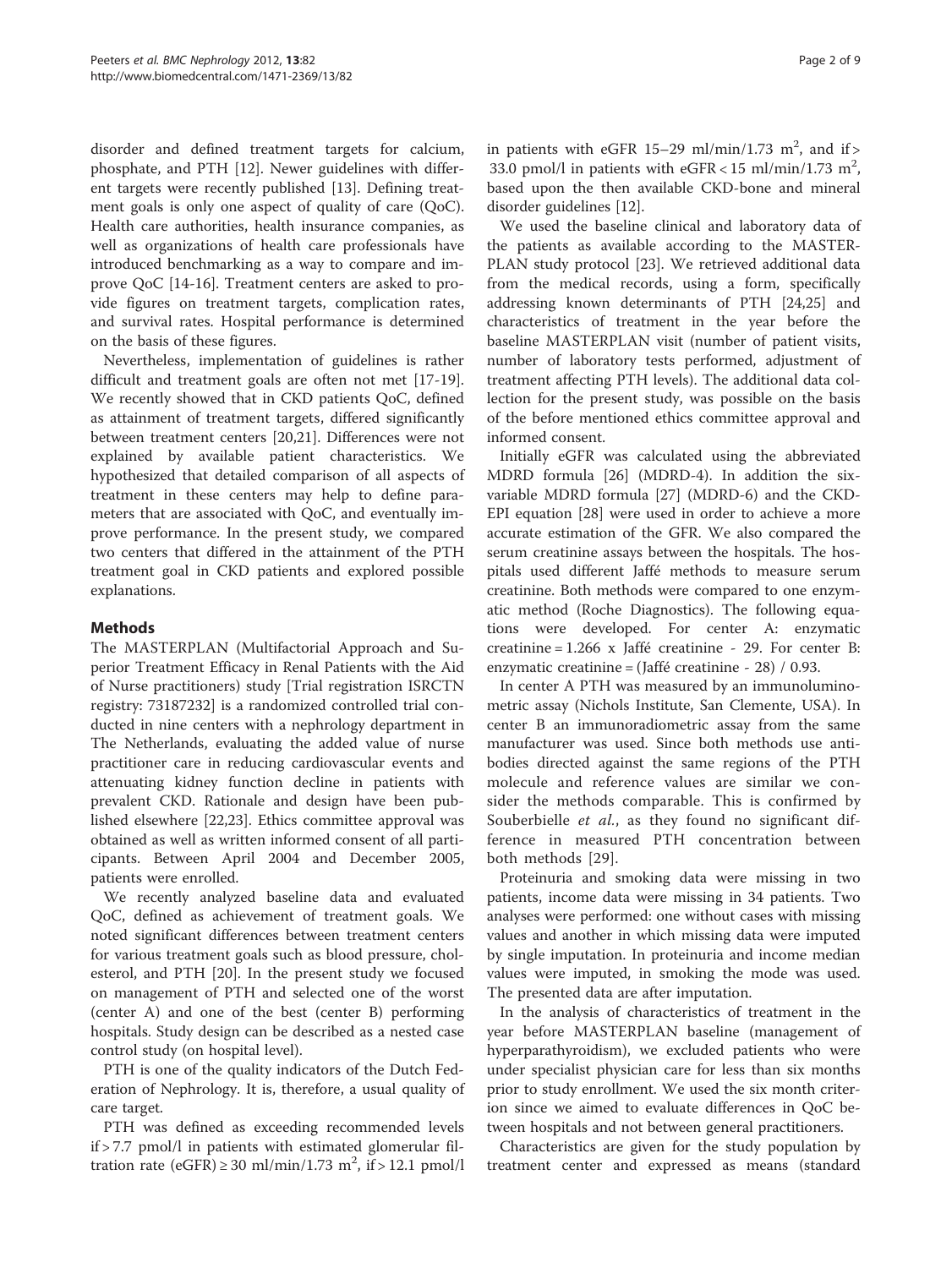deviation) or proportions. Medians [interquartile range] are presented for variables with a skewed distribution. Differences between the two treatment centers were studied using an independent-samples T test for continuous variables and a chi-square test for categorical variables. The natural logarithm (Ln) of PTH had a normal distribution and was used for correlation analyses. Correlation with several potential determinants was studied using a Pearson correlation coefficient for continuous variables and a Spearman's rho correlation coefficient for categorical variables. If necessary, the Ln of continuous variables was used to obtain a normal distribution. Multivariate analyses using stepwise backward linear regression models were performed to find determinants of PTH. Variables with univariate associations and potential confounders were included. Criteria for exclusion and re-inclusion were  $p \ge 0.10$  and  $p < 0.05$  respectively. Variables were excluded from the final multivariate model if they did not contribute considerably to the explained variance (change in  $R^2$  < 5%). Multivariate Poisson regression models were used to construct prediction models for meeting the PTH treatment target. Variables with univariate associations were included. All p-values were two-sided, and for all tests p-values less than 0.05 were considered to indicate statistical significance. The univariate analyses were performed with SPSS 16.0 (SPSS Inc., Chicago, USA). The multivariate analyses were performed with Stata 10.1 (StataCorp LP, College Station, USA).

# Results

Medical records of 101 patients from center A and 100 patients from center B were studied. Center A is a university clinic with 953 beds and center B is a nonuniversity clinic with 653 beds. Both centers are teaching hospitals that offer a full range of nephrology treatment including kidney replacement therapy and are involved in the care of kidney transplant recipients. The two centers are located in the same region of The Netherlands.

Characteristics of the study population are given in Table [1.](#page-3-0) The majority of patients were male (71%) and Caucasian (96%). Twenty one percent of the patients were kidney transplant recipients. Median plasma PTH level was 8.7 pmol/l. By definition the median PTH level and the number of patients with PTH exceeding recommended levels were significantly different between the two treatment centers (Table [1](#page-3-0)).

# Management of hyperparathyroidism

Table [2](#page-4-0) shows the treatment characteristics of patients in the year before entry in the MASTERPLAN study. Three patients from center A were excluded from this analysis and 18 patients from center B, because they were under specialist physician care for less than six

months at MASTERPLAN baseline. In center A patients visited their physicians more often, and more laboratory tests were performed, although the number of PTH tests was not significantly different. In center A more different nephrologists and general internists were involved in the patient's treatment. PTH levels were not measured in 29-39% of patients in the six-twelve months before the start of MASTERPLAN. Of the patients with known PTH levels 29 patients in center A and 27 patients in center B had a PTH level exceeding recommended levels. There was no significant difference in the way that center A and center B handled the patients with PTH exceeding recommended levels (Table [2\)](#page-4-0). Specifically, hyperparathyroidism resulted in a change in therapy in less than 25% of patients.

# Determinants of PTH

Correlation analyses showed that cause of kidney disease  $(p = 0.03)$ , kidney transplant status  $(p < 0.001)$ , income  $(p = 0.02)$ , serum calcium  $(p = 0.03)$ , serum phosphate (p < 0.001), eGFR (p < 0.001), treatment center ( $p < 0.001$ ), and furosemide use ( $p = 0.01$ ) were potential determinants of PTH (Table [3](#page-5-0)). As shown in Table [1,](#page-3-0) distribution of cause of kidney disease, kidney transplant status, and eGFR by MDRD-4 differed significantly between the two centers.

The factors that were univariately associated with plasma PTH were all included in multivariate analyses. Potential confounders that were also included were age, sex, race, history of DM, BMI, smoking status, proteinuria, thiazide use, and season of blood draw. Although alphacalcidol and/or calciumcarbonate use and number of drugs were positively correlated with PTH, they were not included in multivariate models because of reverse causation (patients who have higher PTH levels more often use alphacalcidol, however the drug does not lead to higher PTH levels).

Table [4](#page-6-0) shows the results of multivariate linear regression analysis by which determinants of PTH were identified. Kidney transplant status, MDRD-4, and treatment center were independent predictors of plasma PTH level.

# Role of GFR

Glomerular filtration rate is a well known determinant of PTH. Various methods can be used to estimate GFR. Since there were significant differences between center A and B in serum urea and albumin, we considered that MDRD-6 (which includes these variables) might give a better estimation of GFR than MDRD-4 and subsequently predict plasma PTH level more accurately. Estimated GFR by MDRD-6 was 37.7 (SD 12.0) for center A and 37.0 ml/min/1.73 m<sup>2</sup> (SD 12.2) for center B,  $p = 0.69$ . Table [4](#page-6-0) shows that, while the explained variance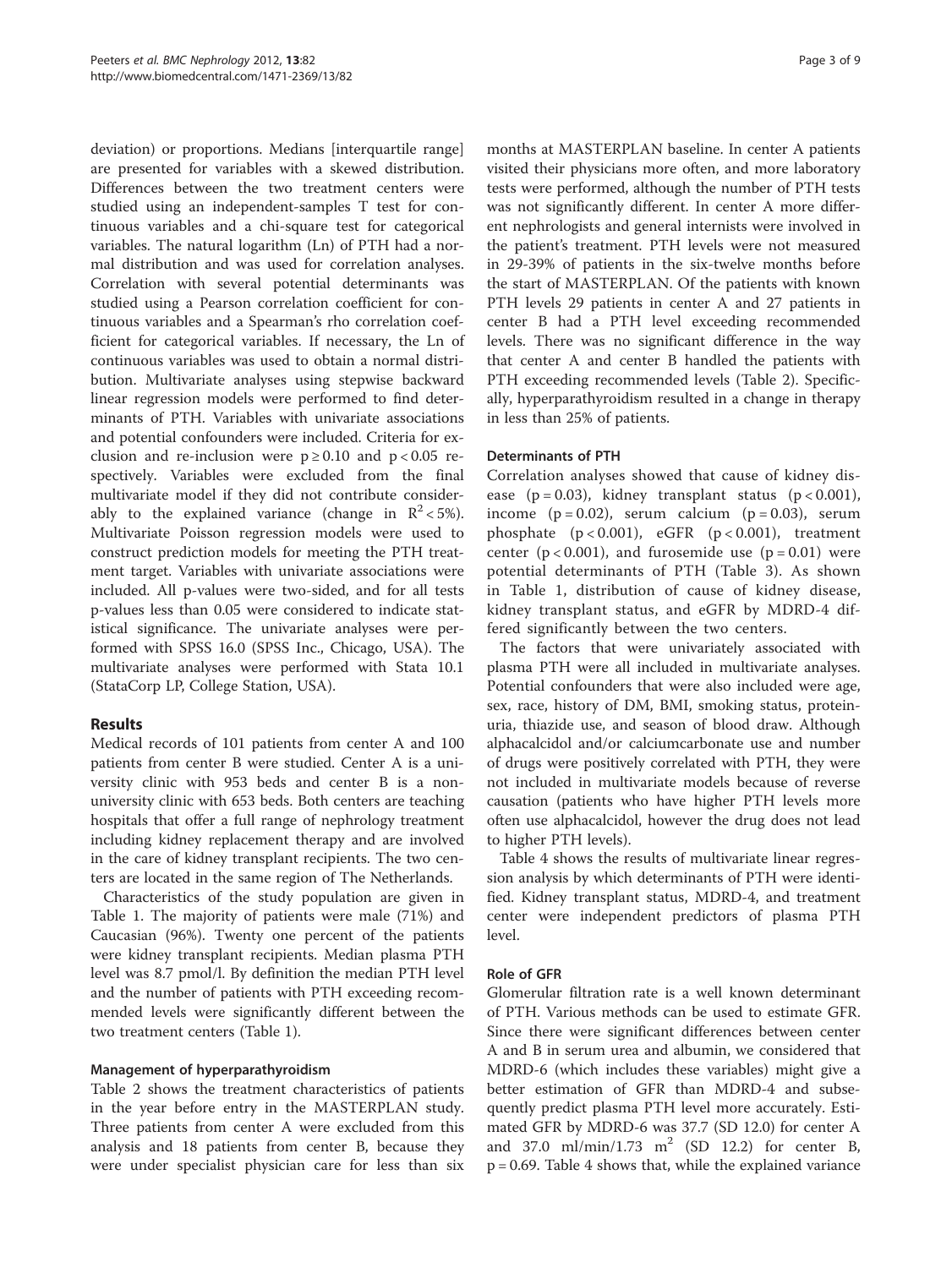## <span id="page-3-0"></span>Table 1 Characteristics of study population

|                                            | Center A $(n = 101)$ | Center B $(n = 100)$ | p       |
|--------------------------------------------|----------------------|----------------------|---------|
| Plasma PTH (pmol/l)                        | 9.9 [6.7-15.5]       | $6.5$ [3.6-11.0]     | < 0.001 |
| PTH exceeding recommended levels           | 67 (66%)             | 34 (34%)             | < 0.001 |
| Age (years)                                | 52.2 (12.7)          | 58.8 (11.8)          | < 0.001 |
| Male sex                                   | 68 (67%)             | 75 (75%)             | 0.23    |
| Caucasian race                             | 99 (98%)             | 93 (93%)             | 0.09    |
| Cause of kidney disease                    |                      |                      | < 0.001 |
| Glomerulonephritis                         | 34 (34%)             | 17 (17%)             |         |
| Diabetic nephropathy                       | 9(9%)                | 4(4%)                |         |
| Renovascular                               | 4(4%)                | 15 (15%)             |         |
| Interstitial nephritis                     | 25 (25%)             | 6(6%)                |         |
| Congenital (including PKD)                 | 20 (20%)             | 5 (5%)               |         |
| Different/unknown                          | 9(9%)                | 53 (53%)             |         |
| Kidney transplant recipient                | 33 (33%)             | 9(9%)                | < 0.001 |
| History of diabetes mellitus               | 20 (20%)             | 13 (13%)             | 0.19    |
| Income (euros/month)                       | 2108 (489)           | 2030 (482)           | 0.26    |
| BMI ( $kg/m2$ )                            | 27.0 (5.0)           | 28.6 (4.5)           | 0.01    |
| Smoking                                    | 15 (15%)             | 19 (19%)             | 0.43    |
| Serum calcium (mmol/l)                     | 2.40 (0.13)          | 2.40(0.12)           | 0.71    |
| Serum phosphate (mmol/l)                   | 1.06(0.25)           | 1.01(0.22)           | 0.15    |
| Serum urea (mmol/l)                        | 13.5 [10.1-17.6]     | 9.8 [7.2-15.2]       | < 0.001 |
| Serum albumin (g/l)                        | 39 (4)               | 42(3)                | < 0.001 |
| Proteinuria (q/24 h)                       | $0.6$ $[0.1 - 1.3]$  | $0.3$ [0.2-0.9]      | 0.10    |
| Serum creatinine (µmol/l)                  | 168 (53)             | 184 (60)             | 0.05    |
| eGFR (MDRD-4, ml/min/1.73 m <sup>2</sup> ) | 40.3 (12.4)          | 36.3(11.1)           | 0.02    |
| Alphacalcidol use                          | 16 (16%)             | 13 (13%)             | 0.57    |
| Calciumcarbonate use                       | 13 (13%)             | 5(5%)                | 0.05    |
| Alphacalcidol and/or calciumcarbonate use  | 21 (21%)             | 16 (16%)             | 0.38    |
| Furosemide use                             | 17 (17%)             | 9(9%)                | 0.10    |
| Thiazide use                               | 22 (22%)             | 46 (46%)             | < 0.001 |
| Number of drugs                            | 5.82 (3.90)          | 5.73(2.85)           | 0.85    |
| Season of blood draw                       |                      |                      | 0.34    |
| Winter                                     | 21 (21%)             | 15 (15%)             |         |
| Spring                                     | 24 (24%)             | 17 (17%)             |         |
| Summer                                     | 24 (24%)             | 30 (30%)             |         |
| Fall                                       | 32 (32%)             | 38 (38%)             |         |

Values are given as mean (SD), n (%), or median [interquartile range].

PTH: parathyroid hormone; PKD: polycystic kidney disease; BMI: body mass index; eGFR: estimated glomerular filtration rate; MDRD: modification of diet in renal disease.

increased, the center effect was reduced when MDRD-6 instead of MDRD-4 was used in the model. We also used the CKD-EPI equation, but this did not improve the model, nor reduced the center effect (data not shown).

Serum creatinine is an important parameter in the MDRD formulas. After conversion of serum creatinine to enzymatic values, mean eGFR by MDRD-6 was

35.7 ml/min/1.73 m<sup>2</sup> in center A and 42.1 ml/min/ 1.73 m<sup>2</sup> in center B ( $p = 0.002$ ).

We subsequently used MDRD-6 after creatinine conversion in multivariate analysis, and found that treatment center was no longer a significant predictor of PTH (Table [4\)](#page-6-0).

Since attainment of the PTH treatment target not only depends on PTH, but also on eGFR, we extended the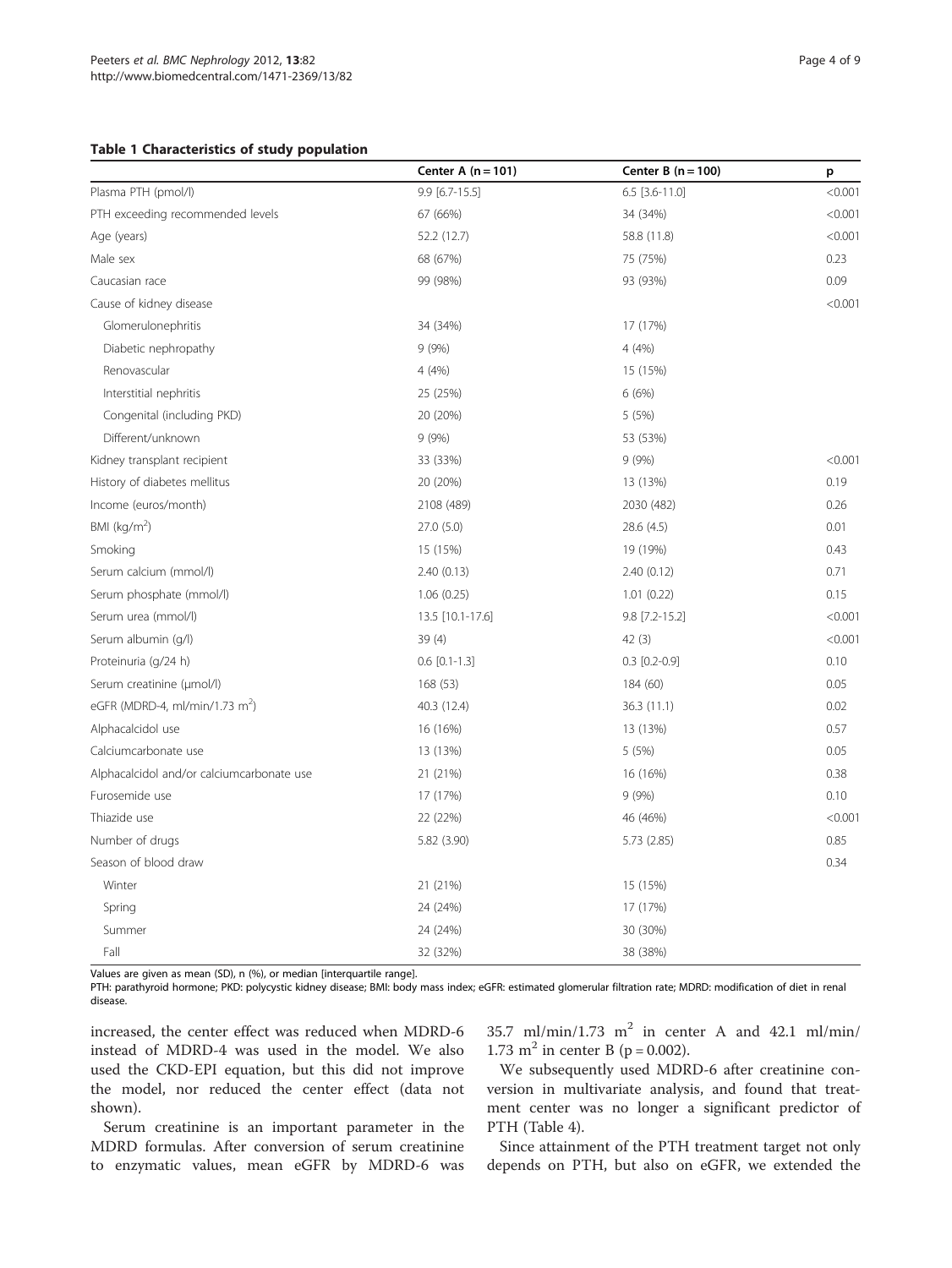<span id="page-4-0"></span>

|                                                               | Center A $(n = 98)$ | Center B $(n = 82)$ | p       |
|---------------------------------------------------------------|---------------------|---------------------|---------|
| No. of patient visits                                         | 6.73(6.21)          | 3.11(1.41)          | < 0.001 |
| No. of different nephrologists/internists                     | 1.92(1.63)          | 1.10(0.30)          | < 0.001 |
| No. of patient letters written                                | 0.70(0.48)          | 0.65(0.51)          | 0.43    |
| No. of laboratory tests                                       |                     |                     |         |
| Serum calcium                                                 | 4.05(4.31)          | 2.39(1.77)          | 0.001   |
| Serum phosphate                                               | 3.97(4.14)          | 2.30(1.68)          | 0.001   |
| Plasma PTH                                                    | 0.92(1.48)          | 1.01(0.88)          | 0.61    |
| Serum creatinine                                              | 8.59 (9.80)         | 5.32 (4.24)         | 0.01    |
| PTH level known                                               | 60 (61%)            | 58 (71%)            | 0.18    |
| PTH exceeding recommended levels                              | $29(30\%) (n = 60)$ | $27(47%) (n = 58)$  | 0.85    |
| If PTH was exceeding recommended levels                       | $(n = 29)$          | $(n = 27)$          |         |
| Already on medication                                         | 8 (28%)             | 6(22%)              | 0.64    |
| Adjustment of treatment                                       | 4 (14%)             | 2(7%)               | 0.44    |
| Start treatment                                               | 3(10%)              | 4 (15%)             | 0.61    |
| PTH still exceeding recommended levels at MASTERPLAN baseline | 26 (90%)            | 21 (78%)            | 0.23    |
| Change in serum creatinine (µmol/l)                           | 1.1(31.1)           | 8.2(23.6)           | 0.09    |
| Hospitalization (at least once)                               | 22 (22%)            | 12 (15%)            | 0.18    |
| Surgery (at least once)                                       | 13 (13%)            | 5(6%)               | 0.11    |

Only patients who were under the care of a specialist physician (nephrologist or internist) for at least 6 months before the MASTERPLAN study were analyzed. Values given are mean (SD) or n (%).

PTH: parathyroid hormone.

multivariate analyses to determine predictors of meeting the PTH treatment target. The results were similar as reported in Table [4](#page-6-0) (data not shown).

#### **Discussion**

In our study we compared two hospitals that differed in the attainment of the PTH treatment goal and explored possible explanations. We showed that the apparent differences were explained by incomparable patient populations and laboratory techniques, and the use of the abbreviated MDRD formula to estimate GFR. After correction for kidney transplant status and with the use of the MDRD-6 formula with calibrated creatinine to estimate GFR, treatment center no longer influenced the attainment of the PTH treatment goal.

We evaluated potential differences in treatment which might explain any difference in attainment of the PTH target. We focused on characteristics of the treatment given to patients in the year before the start of the MAS-TERPLAN study. Plantinga et al. have shown that more frequent patient-physician contacts in patients with endstage renal disease are positively associated with the achievement of clinical performance targets, including targets of bone and mineral disorder [[30](#page-8-0)]. One would therefore expect that patients in center A, the 'worst performing' hospital, visited their physician less often and had less laboratory tests done. Table 2 shows that

the opposite was true. Admittedly, the number of visits and laboratory tests may be dictated by patient morbidity and disease history and not necessarily reflect QoC, e.g. kidney transplant recipients in general need more frequent control. In addition, there were no differences in the way both centers handled the patients with PTH values exceeding recommended levels.

Table 2 also shows that relatively few PTH tests were performed, while PTH is one of the most deviant laboratory values in CKD patients. In both centers in only a small number of patients with PTH exceeding recommended levels, treatment was adjusted or started. Thus, although guidelines give attention to treatment of CKDbone and mineral disease, and although treatment targets are well defined, physicians are insufficiently aware of the importance of adequate treatment of hyperparathyroidism: our data point to therapeutic inertia towards the PTH treatment target.

In univariate analysis several factors were potential determinants of PTH. Multivariate analyses showed that many of these factors did not independently predict PTH levels. Renal function on the basis of calibrated creatinine values and kidney transplant status are the most important determinants of attainment of the PTH treatment target.

As mentioned before, GFR is a well known determinant of PTH and increases in PTH occur early in the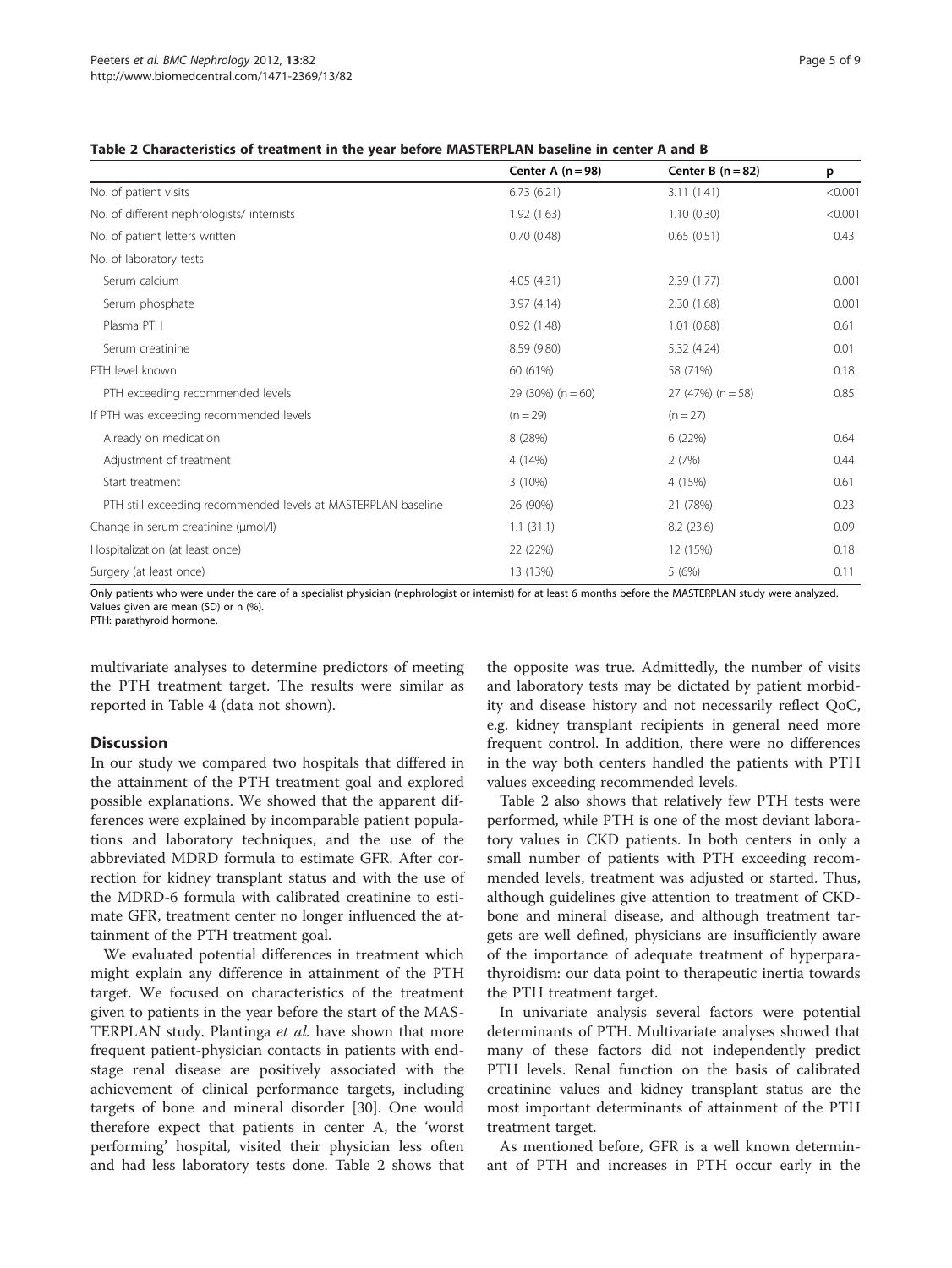|                                                                        | r     | $r_{s}$ | p       |
|------------------------------------------------------------------------|-------|---------|---------|
| Age (years)                                                            | $-10$ |         | 0.16    |
| Male sex                                                               |       | $-.01$  | 0.89    |
| Caucasian race                                                         |       | $-0.07$ | 0.34    |
| Cause of kidney disease renovascular or different/unknown <sup>®</sup> |       | $-15$   | 0.03    |
| Kidney transplant                                                      |       | .27     | < 0.001 |
| Diabetes mellitus                                                      |       | .02     | 0.82    |
| Income (euros/month)                                                   | $-16$ |         | 0.02    |
| BMI ( $kg/m2$ )                                                        | .00   |         | 0.99    |
| Smoking                                                                |       | .01     | 0.94    |
| Serum calcium (mmol/l)                                                 | $-16$ |         | 0.03    |
| Serum phosphate (mmol/l)                                               | .29   |         | < 0.001 |
| (Ln)Proteinuria (g/24u)                                                | .12   |         | 0.08    |
| Serum creatinine (µmol/l)                                              | .48   |         | < 0.001 |
| eGFR (MDRD-4, ml/min/1.73 m <sup>2</sup> )                             | $-48$ |         | < 0.001 |
| eGFR (MDRD-6, ml/min/1.73 m <sup>2</sup> )                             | $-55$ |         | < 0.001 |
| Center A                                                               |       | .27     | < 0.001 |
| Alphacalcidol use                                                      |       | .18     | 0.01    |
| Calciumcarbonate use                                                   |       | .17     | 0.02    |
| Alphacalcidol and/or calciumcarbonate use                              |       | .21     | 0.003   |
| Furosemide use                                                         |       | .19     | 0.01    |
| Thiazide use                                                           |       | $-0.01$ | 0.87    |
| Number of drugs                                                        | 0.35  |         | < 0.001 |
| Blood drawn in summer or fall <sup>*</sup>                             |       | $-08$   | 0.25    |

<span id="page-5-0"></span>Table 3 Correlation between plasma (Ln)PTH levels and potential determinants of plasma PTH

Ln: natural logarithm; PTH: parathyroid hormone; r: Pearson correlation coefficient; r;: Spearman's rho correlation coefficient; BMI: body mass index; eGFR: estimated glomerular filtration rate; MDRD: modification of diet in renal disease.

\* Patients classified as having a renovascular or different/unknown cause of kidney disease on average had the lowest (Ln)PTH levels. Therefore these categories were combined. The same holds for patients with blood drawn in summer or fall.

course of renal insufficiency. We observed an inverse relationship between PTH and eGFR (Table 3). Although eGFR proved to be an important, independent predictor of PTH, in the initial analysis the differences in PTH levels between centers could not be explained by differences in eGFR. However, all formulas for estimating GFR have limitations. We showed that MDRD-4 is invalid in patients with proteinuria, where MDRD-6 proved better [[31\]](#page-8-0). MDRD-6 superiority was also shown in kidney transplant recipients [[32\]](#page-8-0). Since MDRD formulas critically depend on the measurement of serum creatinine, differences between serum creatinine assays affect their performance. Therefore, recent guidelines suggest to use calcibrated serum creatinine values [\[33](#page-8-0)].

Our data clearly show that the use of the MDRD-6 formula reduced the center effect. Moreover, when using the MDRD-6 formula and calibrated serum creatinine values, there were no longer significant differences in attainment of PTH treatment targets between the centers.

From these findings we conclude that it is not always valid to use the abbreviated MDRD formula instead of the six-variable MDRD formula, especially in analyses in which GFR plays a central role. Moreover, comparable creatinine assays must always be used. Physicians should be aware of the limitations of formulas for estimating GFR, especially of the MDRD-4 formula, since this formula is extensively used (in The Netherlands and also in many other countries).

Admittedly, although the results may be explained by the better performance of the MDRD-6 formula as measure of real GFR, we cannot exclude that other factors are involved. The MDRD-6 formula incorporates serum albumin concentration. It is known that there is an inverse relationship between plasma calcidiol levels and magnitude of proteinuria, and thus hypoalbuminemia, because of loss of vitamin D metabolites and vitamin D binding protein in the urine in patients with proteinuria [[34](#page-8-0),[35](#page-8-0)]. Low plasma calcidiol levels are related to higher PTH concentrations [[36-39](#page-8-0)].

It is well known that hyperparathyroidism often persists for many years after kidney transplantation [\[40,41](#page-8-0)]. Treatment with vitamin D compounds is complicated,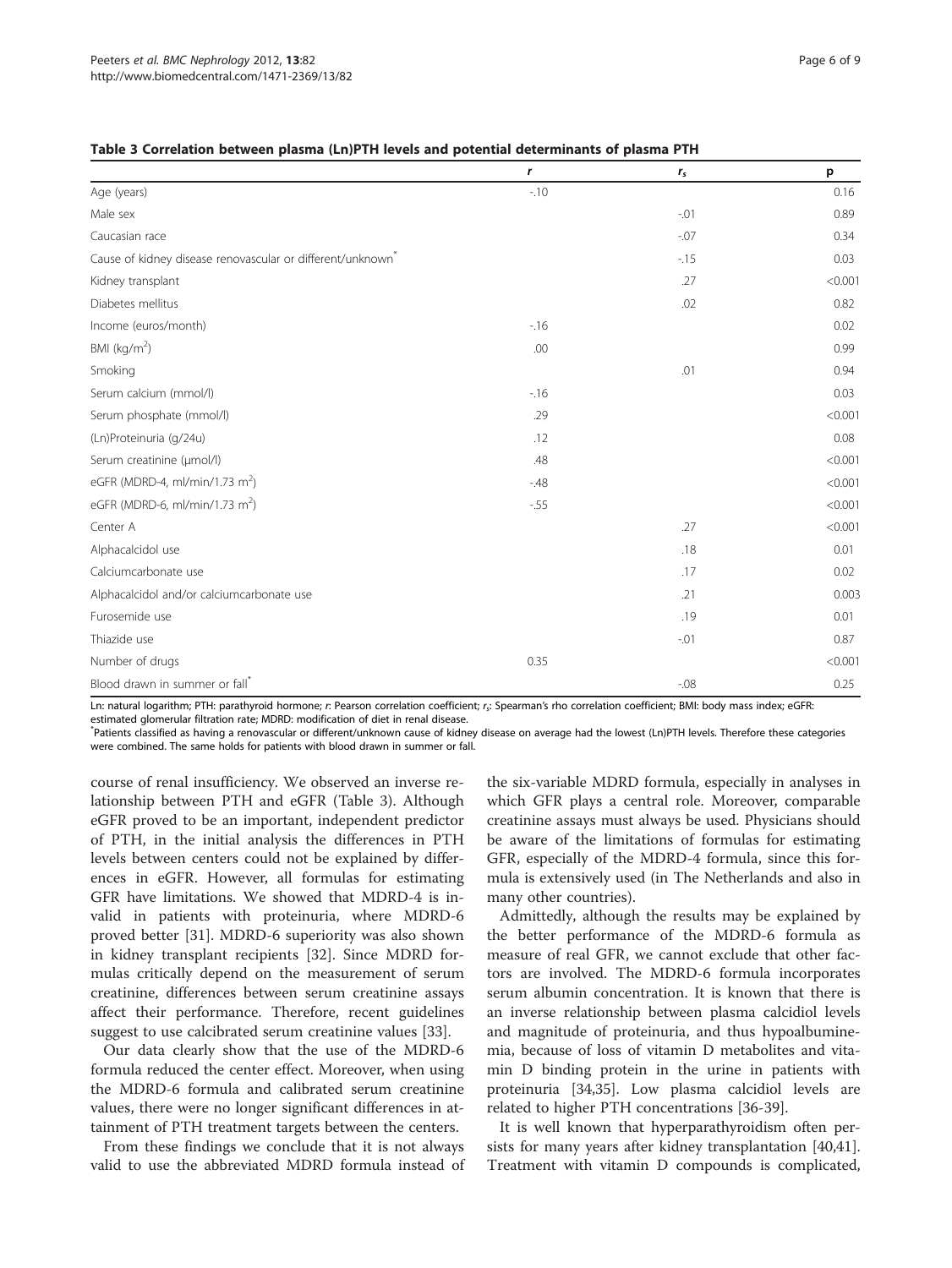| eGFR calculated with                   | Model with or without<br>treatment center | <b>Explained variance</b> | Independent predictors | Linear regression-coefficient<br>[95% CI] |
|----------------------------------------|-------------------------------------------|---------------------------|------------------------|-------------------------------------------|
| MDRD-4 before creatinine<br>conversion | Including treatment center                | $R^2 = 0.42$              | Center                 | $0.49$ $[0.31 - 0.68]$                    |
|                                        |                                           |                           | Kidney transplant      | 0.55 [0.33-0.78]                          |
|                                        |                                           |                           | eGFR (MDRD-4)          | $-0.04$ $[-0.05 - 0.03]$                  |
|                                        | Without treatment center                  | $R^2 = 0.34$              | Kidney transplant      | 0.72 [0.48-0.95]                          |
|                                        |                                           |                           | eGFR (MDRD-4)          | $-0.04$ $[-0.04 - 0.03]$                  |
| MDRD-6 before creatinine<br>conversion | Including treatment center                | $R^2 = 0.45$              | Center                 | 0.36 [0.19-0.54]                          |
|                                        |                                           |                           | Kidney transplant      | $0.54$ [0.32-0.76]                        |
|                                        |                                           |                           | eGFR (MDRD-6)          | $-0.04$ $[-0.05 - 0.03]$                  |
|                                        | Without treatment center                  | $R^2 = 0.40$              | Kidney transplant      | 0.67 [0.46-0.89]                          |
|                                        |                                           |                           | eGFR (MDRD-6)          | $-0.04$ $[-0.05 - 0.03]$                  |
| MDRD-6 after creatinine<br>conversion  | Including treatment center                | $R^2 = 0.45$              | Center                 | $0.13$ [-0.05-0.31]                       |
|                                        |                                           |                           | Kidney transplant      | $0.54$ [0.32-0.76]                        |
|                                        |                                           |                           | eGFR (MDRD-6)          | $-0.03$ $[-0.04 - 0.03]$                  |
|                                        | Without treatment center                  | $R^2 = 0.44$              | Kidney transplant      | 0.59 [0.38-0.79]                          |
|                                        |                                           |                           | eGFR (MDRD-6)          | $-0.03$ $[-0.04 - 0.03]$                  |

<span id="page-6-0"></span>Table 4 Multivariate linear regression (backward) analyses on predictors of plasma (Ln)PTH level

The difference in  $R^2$  between the model with and without treatment center illustrates the contribution of the treatment center to the explained variance. The linear regression coefficient reflects the association between the independent predictor and (Ln)PTH. eGFR is a very important determinant, since for every extra ml filtration per minute, PTH decreases by three percent (based on the final model using MDRD-6 after creatinine conversion). Ln: natural logarithm; PTH: parathyroid hormone (pmol/l); eGFR: estimated glomerular filtration rate (ml/min/1.73 m<sup>2</sup>); MDRD: modification of diet in renal disease

CI: confidence interval.

since hyperparathyroidism in post-transplant patients is usually associated with hypercalcemia [\[40](#page-8-0)]. Consequently, mean PTH level was higher in kidney transplant recipients and only a smaller number of kidney transplant patients achieved the PTH treatment goal. In center A more kidney transplant recipients were treated than in center B.

Insight and transparency in QoC is becoming more and more important. Various indicators are used to assess hospital performance, for example attainment of treatment targets, as in our study. Benchmarking has become a way to compare and judge treatment centers. Ranking hospitals on the basis of performance indicators is supposed to give health care professionals, insurance companies as well as (associations of) patients insight in  $QoC$ . The results of our study question the reliability of these rankings and other hospital performance comparisons.

There are several difficulties associated with hospital performance comparisons: definitions are not always the same [\[16](#page-7-0)[,42](#page-8-0)], laboratory assays vary [[18\]](#page-7-0), data quality is variable between hospitals and even within one hospital [[16,](#page-7-0)[42,43\]](#page-8-0). Another problem is patient case mix [[16,18,](#page-7-0)[42,43\]](#page-8-0). Patient age, race, severity of illness, and comorbidity all influence the outcome of care. Retrospective risk adjustment can only partly adjust for all these factors. There will always be additional residual confounding [[42,43\]](#page-8-0). Moreover, random variation has to be taken into account [[16](#page-7-0),[42](#page-8-0)-[45\]](#page-8-0). Therefore, when describing results of hospital performance comparisons,

confidence intervals should be provided to give insight into the influence of random variation [\[16](#page-7-0)[,44\]](#page-8-0). The practice of summarizing several performance indicators in one composite score adds to the unreliability of performance measures since small differences in methods of constructing the composite score can have substantial impact on the results [\[44](#page-8-0)]. Finally, whether performance indicators provide a true reflection of QoC is questionable. Performance indicators represent mainly technical aspects, while the humane side of health care and traditional components of caring, essential when talking about QoC, are ignored [\[46,47\]](#page-8-0).

A major limitation of our study is that we compared only two hospitals. The extent to which the findings can be generalized beyond the centers and cases studied, is unknown. Another limitation is the lack of plasma calcidiol levels. Since plasma calcidiol and PTH are inversely related [\[36](#page-8-0)-[39\]](#page-8-0), differences in calcidiol levels can have important consequences for PTH concentrations. Other unknown, and possibly influencing, factors are patient compliance, FGF-23 levels, and dietary intake of calcium, phosphate, protein and vitamin D, including over-thecounter vitamin pills.

## **Conclusions**

In conclusion, the observed differences in hospital performance on PTH management between center A and center B in patients with CKD are explained by incomparable patient populations and laboratory techniques,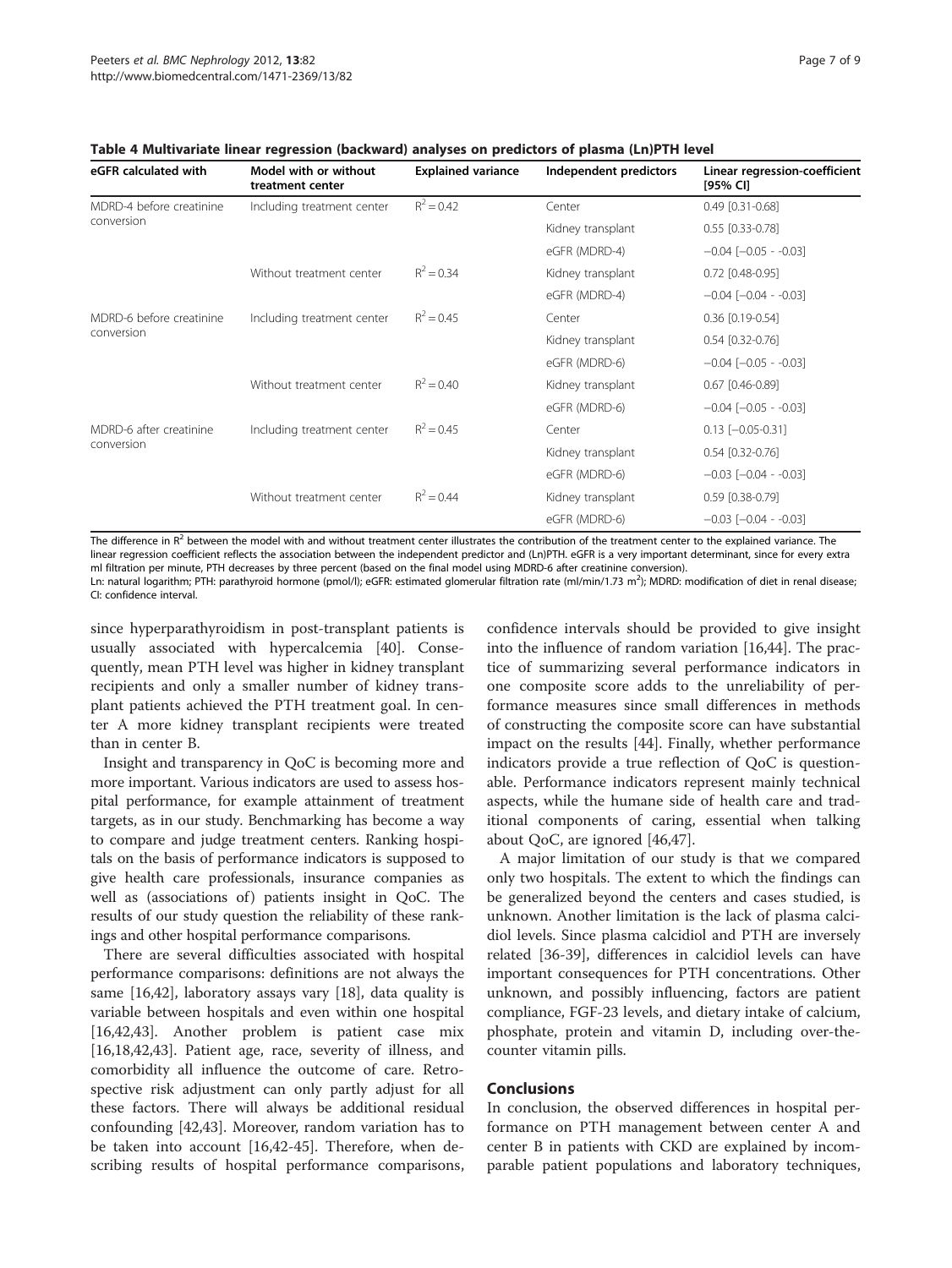<span id="page-7-0"></span>and use of the abbreviated MDRD formula to estimate GFR. We propose the use of the MDRD-6 formula to estimate GFR in analyses when variables are critically dependent on glomerular filtration rate. Our study shows that great caution is required in interpreting the results of hospital performance comparisons. Uncritical use of these measures can result in treatment centers being wrongly classified in terms of performance.

#### Competing interests

The authors declare that they have no competing interests.

#### Authors' contributions

PB en JW are principal investigators of the MASTERPLAN study, MD is the local investigator. JW, AZ, and MP designed the study. JB and MP analysed the data. Interpretation of data was done by JW, JB, and MP. MP drafted the article, the other authors revised it. All authors read and approved the final manuscript.

#### Acknowledgements

The MASTERPLAN study was supported by grants from the Dutch Kidney Foundation (Nierstichting Nederland, number PV 01), and the Dutch Heart Foundation (Nederlandse Hartstichting, number 2003 B261). Unrestricted grants were provided by Amgen, Genzyme, Pfizer and Sanofi-Aventis. We thank the nurse practitioners M. Boom and S. Mooren for their valuable help

#### Author details

<sup>1</sup>Department of Nephrology, Radboud University Nijmegen Medical Centre, Nijmegen, The Netherlands. <sup>2</sup>Department of Internal Medicine, Canisius Wilhelmina Hospital, Nijmegen, The Netherlands. <sup>3</sup>Department of Nephrology, University Medical Center Utrecht, Utrecht, The Netherlands.

#### Received: 23 January 2012 Accepted: 27 July 2012 Published: 6 August 2012

#### References

- 1. Foley RN, Parfrey PS, Sarnak MJ: Epidemiology of cardiovascular disease in chronic renal disease. J Am Soc Nephrol 1998, 9(Suppl):S16–S23.
- 2. Muntner P, He J, Hamm L, Loria C, Whelton PK: Renal insufficiency and subsequent death resulting from cardiovascular disease in the United States. J Am Soc Nephrol 2002, 13:745–753.
- 3. Go AS, Chertow GM, Fan D, McCulloch CE, Hsu CY: Chronic kidney disease and the risks of death, cardiovascular events, and hospitalization. N Engl J Med 2004, 351:1296–1305.
- Block G, Port FK: Calcium phosphate metabolism and cardiovascular disease in patients with chronic kidney disease. Semin Dial 2003, 16:140–147.
- 5. Lishmanov A, Dorairajan S, Pak Y, Chaudhary K, Chockalingam A: Elevated serum parathyroid hormone is a cardiovascular risk factor in moderate chronic kidney disease. Int Urol Nephrol 2012, 44:541–547.
- Palmer SC, Hayen A, Macaskill P, Pellegrini F, Craig JC, Elder GJ, Strippoli GF: Serum levels of phosphorus, parathyroid hormone, and calcium and risks of death and cardiovascular disease in individuals with chronic kidney disease: a systematic review and meta-analysis. JAMA 2011, 305:1119–1127.
- 7. Muntner P, He J, Astor BC, Folsom AR, Coresh J: Traditional and nontraditional risk factors predict coronary heart disease in chronic kidney disease: results from the atherosclerosis risk in communities study. J Am Soc Nephrol 2005, 16:529–538.
- 8. Sarnak MJ, Coronado BE, Greene T, Wang SR, Kusek JW, Beck GJ, Levey AS: Cardiovascular disease risk factors in chronic renal insufficiency. Clin Nephrol 2002, 57:327–335.
- Salusky IB, Goodman WG: Cardiovascular calcification in end-stage renal disease. Nephrol Dial Transplant 2002, 17:336–339.
- 10. Moranne O, Froissart M, Rossert J, Gauci C, Boffa JJ, Haymann JP, M'Rad MB, Jacquot C, Houillier P, Stengel B, Fouqueray B, and the NephroTest Study Group: Timing of onset of CKD-related metabolic complications. J Am Soc Nephrol 2009, 20:164–171.
- 11. Levin A, Bakris GL, Molitch M, Smulders M, Tian J, Williams LA, Andress DL: Prevalence of abnormal serum vitamin D, PTH, calcium, and phosphorus in patients with chronic kidney disease: results of the study to evaluate early kidney disease. Kidney Int 2007, 71:31-38.
- 12. National Kidney Foundation: K/DOQI clinical practice guidelines for bone metabolism and disease in chronic kidney disease. Am J Kidney Dis 2003, 42(Suppl 3):S1–S201.
- 13. Moe SM, Drüeke TB, Block GA, Cannata-Andía JB, Elder GJ, Fukagawa M, Jorgetti V, Ketteler M, Langman CB, Levin A, MacLeod AM, McCann L, McCullough PA, Ott SM, Wang AY, Weisinger JR, Wheeler DC, Persson R, Earley A, Moorthi R, Uhlig K: KDIGO clinical practice guideline for the diagnosis, evaluation, prevention, and treatment of Chronic Kidney Disease-Mineral and Bone Disorder (CKD-MBD). Kidney Int 2009, 76(Suppl 113):S1–S130.
- 14. Camp RC, Tweet AG: Benchmarking applied to health care. Jt Comm J Qual Improv 1994, 20:229–238.
- 15. Jha AK, Li Z, Orav EJ, Epstein AM: Care in U.S. hospitals--the Hospital Quality Alliance program. N Engl J Med 2005, 353:265–274.
- 16. Giard RW: Performance indicators as a measure of the quality of medical care: rhetoric and reality. Ned Tijdschr Geneeskd 2005, 149:2715–2719.
- 17. De Nicola L, Minutolo R, Chiodini P, Zoccali C, Castellino P, Donadio C, Strippoli M, Casino F, Giannattasio M, Petrarulo F, Virgilio M, Laraia E, Di Iorio BR, Savica V, Conte G, on behalf of the TArget Blood Pressure LEvels in Chronic Kidney Disease (TABLE in CKD) Study Group: Global approach to cardiovascular risk in chronic kidney disease: reality and opportunities for intervention. Kidney Int 2006, 69:538–545.
- 18. Dawnay A, Farrington K, Castledine C, van Schalkwyk D, Warwick G: UK Renal Registry 12th Annual Report (December 2009): chapter 10: biochemistry profile of patients receiving dialysis in the UK in 2008: national and centre-specific analyses. Nephron Clin Pract 2010, 115(Suppl 1):c187–c237.
- 19. Arenas MD, Alvarez-Ude F, Gil MT, Soriano A, Egea JJ, Millan I, Amoedo ML, Muray S, Carreton MA: Application of NKF-K/DOQI Clinical Practice Guidelines for Bone Metabolism and Disease: changes of clinical practices and their effects on outcomes and quality standards in three haemodialysis units. Nephrol Dial Transplant 2006, 21:1663-1668.
- 20. van Zuilen AD, Blankestijn PJ, van Buren M, ten Dam MA, Kaasjager KA, Ligtenberg G, Sijpkens YW, Sluiter HE, van de Ven PJ, Vervoort G, Vleming LJ, Bots ML, Wetzels JF, and on behalf of the MASTERPLAN study group: Quality of care in patients with chronic kidney disease is determined by hospital specific factors. Nephrol Dial Transplant 2010, 25:3647–3654.
- 21. van Zuilen AD, Blankestijn PJ, van Buren M, ten Dam MA, Kaasjager KA, Ligtenberg G, Sijpkens YW, Sluiter HE, van de Ven PJ, Vervoort G, Vleming LJ, Bots ML, Wetzels JF: Hospital specific factors affect quality of blood pressure treatment in chronic kidney disease. Neth J Med 2011, 69:229–236.
- 22. van Zuilen AD, Wetzels JF, Blankestijn PJ, Bots ML, van Buren M, ten Dam MA, Kaasjager KA, van de Ven PJ, Vleming LJ, Ligtenberg G: Rationale and design of the MASTERPLAN study: Multifactorial approach and superior treatment efficacy in renal patients with the aid of nurse practitioners. J Nephrol 2005, 18:30–34.
- 23. van Zuilen AD, van der Tweel I, Blankestijn PJ, Bots ML, van Buren M, ten Dam MA, Kaasjager KA, van de Ven PJ, Vervoort G, Vleming LJ, Ligtenberg G, Wetzels JF, and the MASTERPLAN study group: Multifactorial approach and superior treatment efficacy in renal patients with the aid of nurse practitioners. Design of The MASTERPLAN Study [ISRCTN73187232]. Trials 2006, 7:8.
- 24. Rejnmark L, Vestergaard P, Heickendorff L, Mosekilde L: Determinants of plasma PTH and their implication for defining a reference interval. Clin Endocrinol (Oxf) 2011, 74:37–43.
- 25. Paik JM, Curhan GC, Forman JP, Taylor EN: Determinants of plasma parathyroid hormone levels in young women. Calcif Tissue Int 2010, 87:211–217.
- 26. Levey AS, Greene T, Kusek JW, Beck GL: A simplified equation to predict glomerular filtration rate from serum creatinine [abstract]. J Am Soc Nephrol 2000, 11(Suppl 2):155.
- 27. Levey AS, Bosch JP, Lewis JB, Greene T, Rogers N, Roth D: A more accurate method to estimate glomerular filtration rate from serum creatinine: a new prediction equation. Modification of Diet in Renal Disease Study Group. Ann Intern Med 1999, 130:461–470.